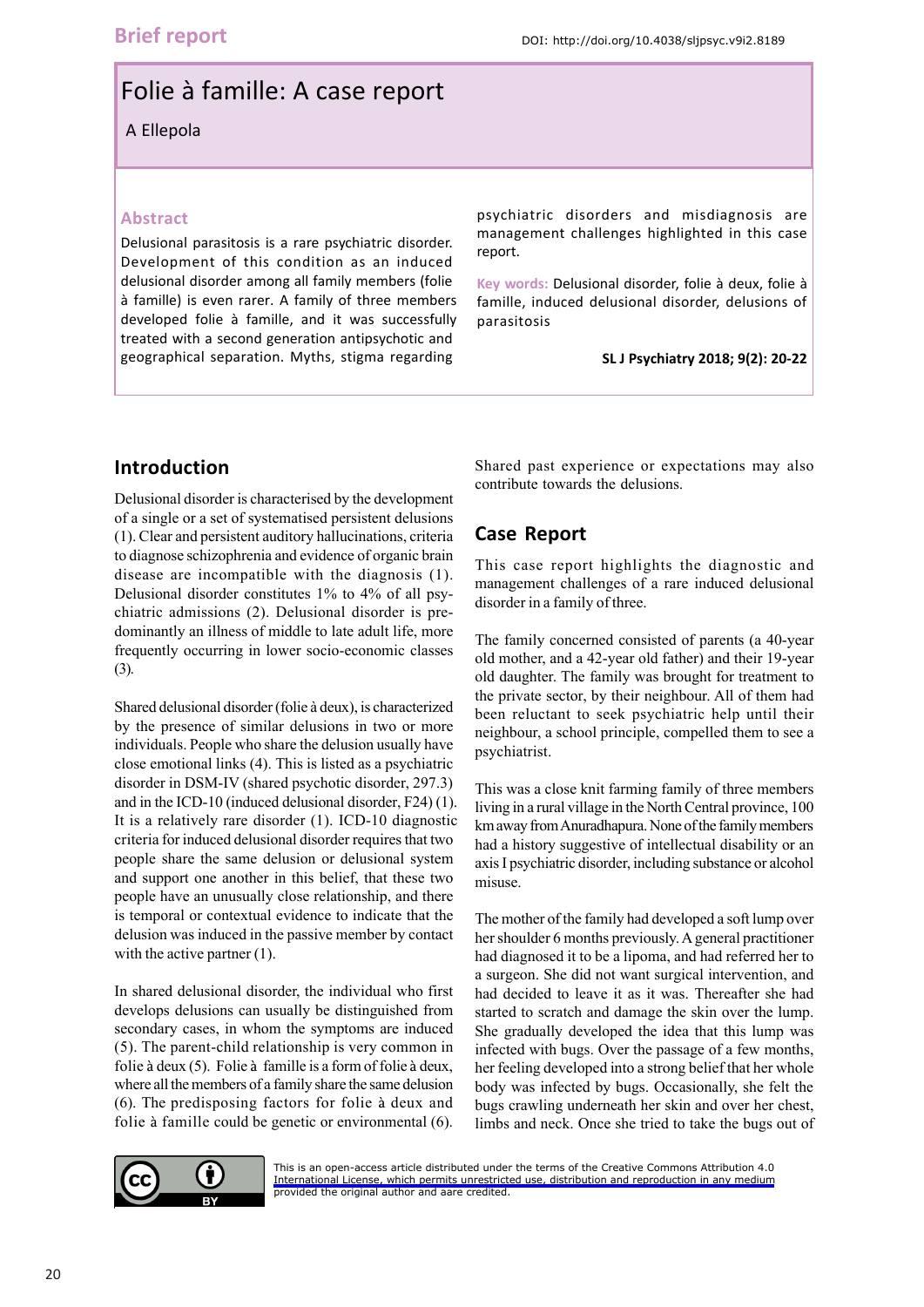her forearm using a kitchen knife. There were no other firm beliefs, delusions or perceptual distortions. The functions of her daily life had not been severely affected by this firm belief. She had sought local treatment, occult medical and religious practices but with no improvement. At the time she presented to us, the family had already lost a block of land and money worth around 200,000 rupees in search of alternative treatment.

From the beginning, the daughter of the family had believed her mother's story. She had accompanied her mother to local practitioners seeking a cure for the condition. She developed an itchy rash (a probable allergic reaction to tomato) 2 months after the onset of her mother's condition. Since then, she started to share her mother's belief of 'bugs crawling underneath her skin'. She believed that she had got infected by the bugs from her mother. She too had gone for different practices and medical quacks expecting a cure for her condition. A general practitioner of the village had once given her an ointment and a cream for local application, diagnosing the condition as a parasitic infection. Her symptoms continued to persist.

The father of the family was the next to develop the same belief. There was no precipitant in his case. Within a period of one month, he developed the firm unshakable belief that his skin was infected with 'bugs'. He started damaging the skin over his chest and upper arm using a pen-knife. On one occasion he had burnt his forearm with a mosquito coil to get rid of the 'bugs' (Figure 1). However, he had never seen a bug underneath his skin. He could perform his daily activities and had intact interpersonal relationships.



**Figure 1. Burnt forearm, of the father of the family.**

Mental status examination of the three members of this family revealed an encapsulated delusion of being infested with 'bugs'. Their mood was anxious with no incompatible perceptual disturbances. There were no cognitive deficits or significant deterioration of functional level. The mother of the family had occasional tactile hallucinations, in keeping with the delusion. Her diagnosis was compatible with a persistent delusional disorder, delusional parasitosis type.

The family refused treatment from the government hospital closest to their home due to stigma. They

reluctantly accepted the psychiatric diagnosis, and agreed to continue treatment at the private sector. Their neighbour was happy to help the family with drug adherence and financial support.

Risperidone 2 mg nocte was prescribed for the mother who had the primary delusion. She agreed to stay with her sister in the neighbouring village until her condition improved. The father and his grown up daughter had no hesitation in staying separately in order to achieve a cure for their distressing condition. A plan was made to follow up the family monthly. The mother of the family adhered well to the prescribed treatment, and the family kept to the plan of management.

A significant improvement was seen in all three members of the family on their first follow up visit. They were no longer distressed, and the damaged skin was healed. The mother showed no side effects to the antipsychotic. The dose of risperidone was increased to 4 mg nocte, with as required benzhexol. The delusion had completely disappeared on the third month of follow up. None of the family members had the strong belief of 'bug infestation' anymore. They were happy to continue with the treatment as required.

### **Discussion**

Though uncommon, cases of induced delusional disorders are being increasingly reported. Gralnick published the following classification of folie à deux subtypes in 1942 (7).

Folie imposée. The delusion of a person is transferred to a person with normal mental state. Both persons are intimately linked. Delusions of the recipient disappear after separation.

Development of an identical psychosis in two individuals simultaneously who are both closely associated and morbidly predisposed.

Folie communiqué. Recipient develops psychosis after a long period of resistance. They continue symptoms even after separation.

Folie induite. New delusions are developed by an individual with psychosis, who associates another individual with psychosis.

This case report meets ICD and DSM criteria for shared delusional disorder. All three members of the family developed a delusional parasitosis, which is compatible with folie à famille or folie à trios. The 'primary' case was the mother, whilst the girl and her father are both 'secondary' cases. Antipsychotic treatment of the individual with primary delusion and separation from other family members was effective in the management. This case is compatible with folie imposee described by Gralnick.